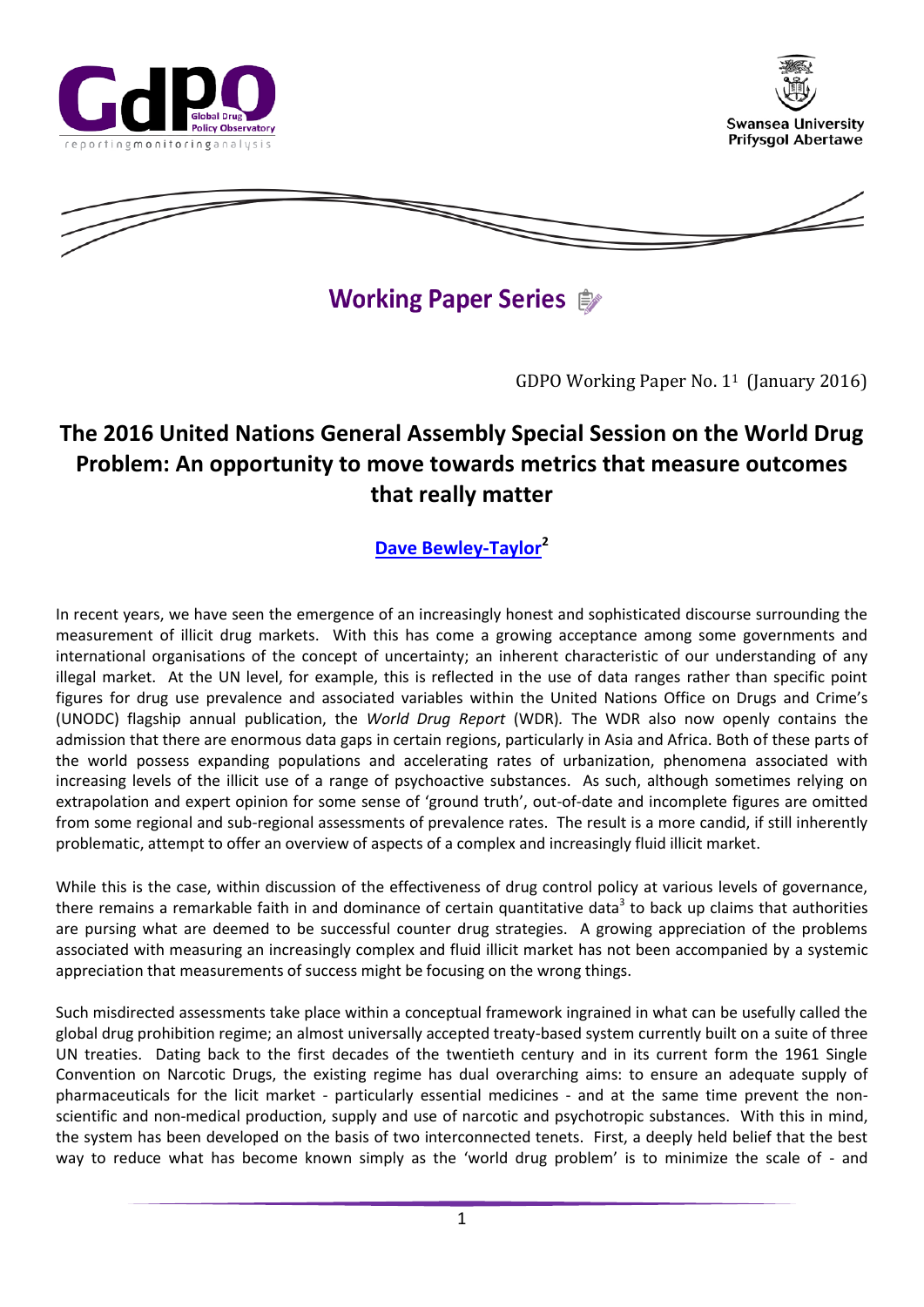ultimately eliminate - the illicit market and second, that this can be achieved through a reliance on prohibition oriented and supply-side dominated measures.

Since the 1960s, such measures have relied predominantly on the activities of law enforcement agencies, and in some parts of the world, the military. On the supply-side the traditional and until relatively widely accepted logic of this zero-tolerance 'war on drugs' approach has been that success in disrupting and ultimately halting the illicit production, manufacture and distribution of drugs listed in the conventions will reduce their availability to actual and potential consumers. Furthermore, although the regime makes some provision for drug prevention, treatment and rehabilitation, demand reduction has been long driven by a belief that the widespread arrest of drug users and the punitive punishment of individuals caught with drugs will reduce the scale of the market by coercing current users to change their behaviour and by deterring potential users from engaging in proscribed activity in the first place.

With such ideas underpinning the operation of the regime, much attention has unsurprisingly been given to metrics with a narrow focus on arrests and prosecutions (drug dealers, traffickers and in some cases drug users), seizures (unprocessed and processed drugs including opium, coca, cannabis, cocaine, heroin, amphetamine type stimulants and precursor chemicals required for manufacture), in traditional producer states like Colombia and Afghanistan, hectares of drug crops eradicated (cannabis, opium poppy and coca) and increasingly in various parts of the world, drug processing laboratories destroyed. Along with the scale and patterns of drug use, many of these data sets are given prominence in the WDR as well as regional and national equivalents. As with other aspects of the market, the quality of data here is also patchy and variable due to the resource intensive processes involved in their capture, but this is the general picture. As any observer of sessions of the Commission on Narcotic Drugs (CND), the UN's Vienna based central policy-making body on drugs, will attest, country statements frequently comprise little more than long lists of achievements against these supposed indicators of policy success. One visible manifestation of the current regime's bias is the number of national delegations to the CND comprising almost entirely of representatives from law enforcement and criminal justice departments within their governments, many of them resplendent in dress uniforms and shoulder pips.

## **The Functionality and Limitations of Current Metrics**

Beyond the directional influence of the regime in sustaining the use of these metrics in measuring policy success, it is plausible to suggest that the current foci of measurement are politically attractive to both governments and some international agencies because they add a much needed degree of simplicity and certainty to what is being increasingly understood to be an uncertain market environment. Figures concerning seizures, arrests and hectares eradicated provide relatively stable islands of numeric confidence within a sea of statistical inexactitude. Moreover, they are valuable in terms of media management and providing the populace of countries, in many cases voters and tax payers, with what is presented as evidence that authorities are achieving some success in their on-going and costly – both in terms of resource and in some cases lives – efforts to 'solve' the drug problem. In this regard, recall media friendly events and photo opportunities involving neatly arranged bales of cannabis, blocks of heroin and cocaine and bags of pills, often flanked by police officers or soldiers and pleased looking senior officials. Additionally, at the operational level, particularly with regard to law enforcement agencies, such metrics can be important in terms of targets and a range of Key Performance Indicators.<sup>4</sup> In this way, at both the regime level and the operational level beneath it, the current metrics do much to reinforce assumptions and behaviour, and further embed policy priorities.

It must be said that in some instances an emphasis on indicators is also a characteristic of a positive shift towards policy evaluation, which is part of any good five-phase policy process including agenda setting, formulation, decisionmaking, implementation and evaluation. A useful example of this can be found within the European Union Drugs Action Plan 2013-2016. This relatively recent document was, mindful of the EU's strong association with the UN treaty system, developed in line with the regime's core principles. Among other things, the Action Plan includes a range of supply reduction indicators, including drug price and purity.<sup>5</sup> These variables can be useful when trying to understand the state of the market and by implication the effectiveness, or indeed ineffectiveness, of policy and associated law enforcement action. Increases in price and reductions in purity can be seen in some ways as evidence of successful policies and law enforcement interventions. However, as with other guidance and strategy documents,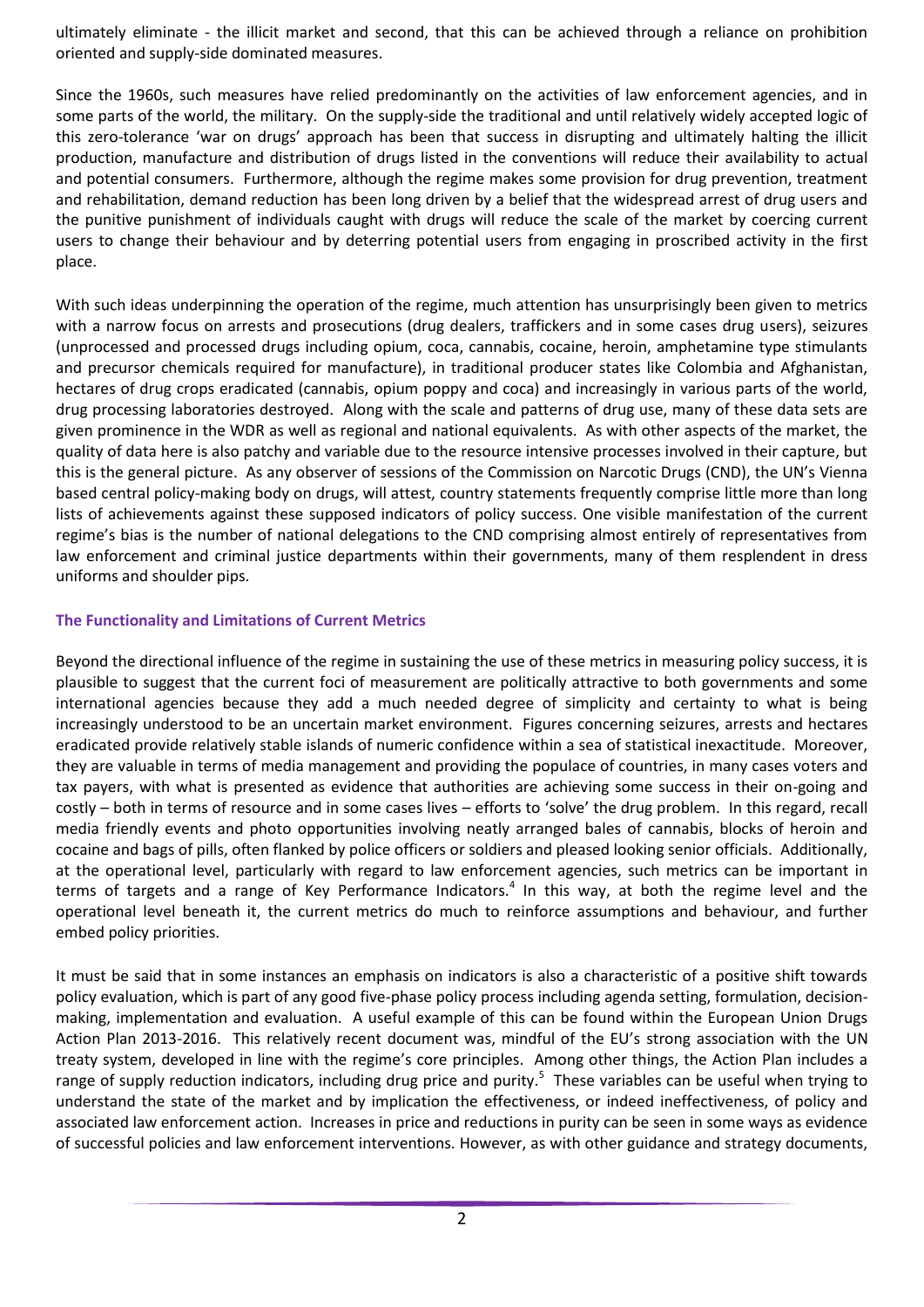there is a need to interrogate exactly what the Action Plan's indictors in other areas, particularly those relating to arrests and seizures, really tell us.<sup>6</sup>

It is true that they may be useful for understanding and analysing market trends, including changing trafficking routes, the different drug trafficking organisations involved in the trade (through the analysis of packaging and smuggling techniques) and patterns of drug use. Yet, as with figures relating to drug crop eradication or the number of drug laboratories destroyed in other parts of the world and presented within the WDR and other reports, in reality these are process indicators of law enforcement operational activity. Such activity might be completely independent of the true scale and nature of the market and have more to do with budgetary and personnel considerations and even political imperatives. Measures of operational activity therefore They have limited utility in terms of measuring policy effectiveness.<sup>7</sup>

While such measurements of process continue to be privileged in multinational policy debates, there is a growing realization in some quarters that these traditional, and relatively simplistic, indicators are increasingly inadequate and, in driving resources towards the wrong activities, potentially damaging. This is particularly so as we begin to understand more about the dynamic and resilient nature of markets and how they are affected by policies and interventions. Evidence from over fifty years of enforcement dominated drug policy has revealed few sustained and geographically widespread successes. Far from being reduced in scale and then eliminated, drug markets have survived the attention of law enforcement agencies and, in places like Latin America, the military, through adaptation. These adapted markets often cause more social harm, and in wider geographical areas, than the original markets that were subject to enforcement action.<sup>8</sup> Moreover, an increasing preoccupation with elimination of the illicit market and an obsession with preventing diversion of licit drugs for recreational purposes has done much to limit access to essential medicines in some parts of the world, particularly Africa.

Despite this 'whack a mole' situation where 'successes' in one place are offset by transformations in the market and the subordination of one of the regimes core objectives regarding access to drugs for medical purposes consensus statements negotiated at the UN level still implicitly frame the multinational approach in terms of solving the 'world drug problem'. Each building upon the thrust of earlier pieces of international soft law, significant documents as recent as the 2009 Political Declaration on drugs not only pledged the international community to 'eliminate or reduce significantly' illicit drug production and demand, drug-related health and social harms and drug related money laundering, it also set a date by which the goal should be achieved: 2019. $^9$  Although a slight move away from the quixotic slogan, and the thinking that underpinned it, of the 1998 United Nations General Assembly Special Session (UNGASS) on Drugs, 'A Drug Free World. We Can Do it!' – in this instance by 2008 - there remain within the UN echoes of discussions of the expectations of the regime that date back to the 1960s; an era when the knowledge of both markets and the properties and harms associated with the consumption of a range of psychoactive substances was far less developed than today. For example, commenting on the passage of the Single Convention, in 1966 Herbert May, a grandee of the system, remarked that 'By now the problems have been clearly defined and some of them have been *solved*, or instruments of their *solution* have been created: non-medical consumption of opium, coca leaf and cannabis, and the drugs manufactured from them is outlawed in principle and is bound to disappear after transitional periods of adaptation....' (emphasis added).<sup>10</sup> Such a view is very much at odds with current thinking within some states where the drug issue is seen far more as a 'wicked problem'. That is to say, a problem that is difficult or impossible to solve because of incomplete, contradictory and changing requirements.<sup>11</sup> As John Camillus succinctly put it in a 2008 edition of the *Harvard Business Review*, '"Wicked" problems can't be solved, but they can be tamed.'<sup>12</sup>

This change in perspective, objectives and a resultant shift in the policy landscape in some parts of the world are crucial to any discussion of drug policy metrics and their reform. Armed with a better understanding of drugs, drug markets and the limitations of enforcement oriented interventions, more and more nations, or jurisdictions within them, are moving away from a determination to simply eliminate the market (and viewing every seizure and arrest as a linear and positive step towards that goal), and shifting towards a market management approach that seeks to reduce a range of drug market related harms. Such a process has much to do with a growing appreciation of what were referred to by the Executive Director of the UNODC itself in 2008 as the 'unintended consequences' of the operation of the current regime. As the data presented in the WDR demonstrate, while perhaps stable and 'contained' – questionable claims bearing in mind the continuing high levels of data uncertainty in many parts of the world – the policies championed by the regime have not only failed to achieve a core high order objective of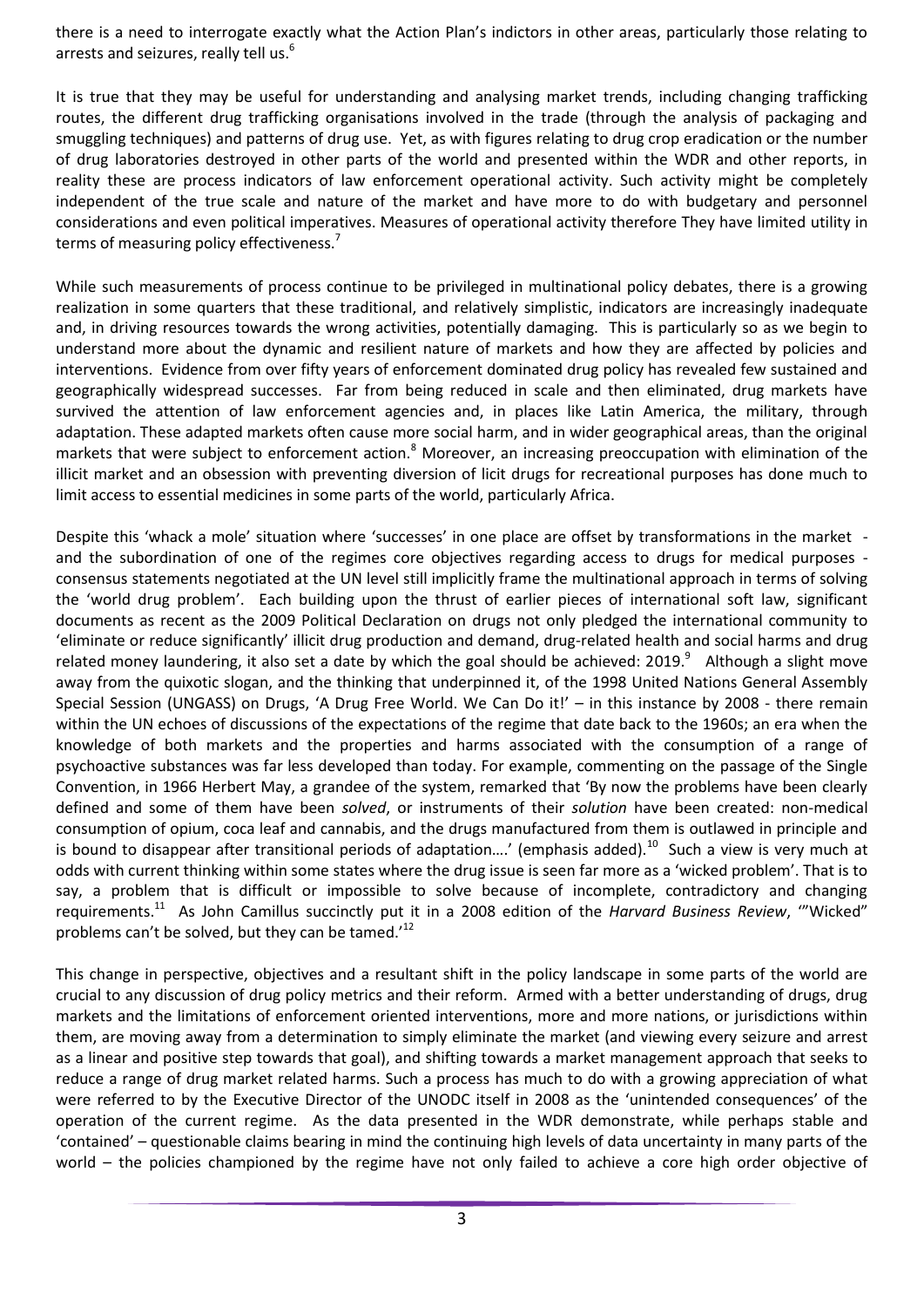eliminating the illicit drug market. Their pursuit has actually generated a range of what are akin to iatrogenic individual and societal harms that are in many ways often greater than those associated with markets for proscribed substances themselves. These include the creation of a criminal black market often characterised by high levels of violence and corruption, an emphasis on law enforcement interventions rather than those associated with health, processes of geographical and substance displacement and the marginalisation of drug users and small scale subsistence farmers involved in the production of drug crops.<sup>13</sup> Within this context, and inevitably driven by specific 'local' imperatives including the financial costs associated with law enforcement dominated policies, increasing numbers of governments and authorities are engaging with approaches that include the decriminalisation or depenalisation of the possession of drugs, often cannabis but sometimes – as in Portugal - all controlled substances, for personal use, and health oriented harm reduction interventions that explicitly tolerate, and seek to manage the consequences of, illicit drug use. These include evidence based interventions like needle exchange programmes, opioid substitution therapy, and in some instances drug consumption rooms and controlled heroin prescription.<sup>14</sup> And of course, within the United States of America and, at the national level, Uruguay, there have recently been shifts to establish legal regulated markets for recreational cannabis use.

The decision within Montevideo in 2012 owed much to concerns regarding drug related market violence. While few states are at the point where they wish to create legal markets to better deal with this problem, there is a growing appreciation that illicit drug markets are not inherently violent places. Rather, the level of violence is often a product of the type of law enforcement intervention deployed. With this in mind, the goal of reducing market violence is instructive in highlighting not only the increasing disconnect between new priorities and objectives at the national and sub-national level and the traditional indicators still dominating the multilateral scene, but also what might be seen as a metrics trap; the role of numbers in sustaining what are being increasingly regarded to be ineffective and counterproductive policies. How, for example, can authorities measure the success of an intervention aiming to reduce retail market violence when the established and narrow indicators only consider figures for arrests and seizures? Within this instance, moreover, the very act of making arrests and disrupting market structures through seizures may actually increase violence through 'turf wars' within and between retail organisations.<sup>15</sup> Here healthy arrest and seizure figures might, therefore, be used to denote policy 'success', but they miss entirely consequential increases in violence and the negative impact on communities. Similar situations exist in relation to a range of health, development and security issues across a wide array of drug markets.

Appreciation of these sorts of dilemmas isn't entirely new. Various NGOs and academic research units, including the Global Commission on Drug Policy, have been flagging up, if not fully exploring, the issue for some time. <sup>16</sup> Perhaps more significantly, some member states and agencies within the UN system itself have begun also to call for a reassessment of the current situation. At the 2015 session of the CND, both Ecuador and, notably, Colombia raised the issue of metrics within their national statements, $17$  while in June a report of the United Nations Development Programme (UNDP) included an explicit call for 'New metrics to evaluate drug control policies'.<sup>18</sup> It is also worth noting that the UK government has been quietly developing an innovative framework for assessing policies to counter transnational organised crime.<sup>19</sup> There is clearly a growing view that there should be a shift away from process indicators to measurement of the impact of drug markets (production, trafficking and consumption) and related policy responses on the security and health of citizens and the social and economic development of communities.

## **The Challenges of Developing New Metrics**

It seems clear then that, in broad terms, drug policy effectiveness assessments should be involve moving away from the measurement of interventions, flows and scale, towards metrics that measure outcomes that really matter to individuals and communities. What is less clear, however, are the specifics of what to measure and how to measure them. This is clearly complex and far from value free. While often accompanied by a positivist premise, the development of objectives and associated metrics and indicators always involves subjectivity.<sup>20</sup> That said, mindful of its central role within this policy field, the obvious place to start would seem to be an examination of law enforcement. This is particularly so because of the symbiotic and reinforcing relationship between objectives and indicators and the potential for them to generate perverse incentives that may, in some circumstances, encourage a range of abuses.<sup>21</sup> As already discussed by the International Drug Policy Consortium (IDPC), a refocusing of law enforcement could involve developing, or refining, a range of indicators that focus on the outcomes of law enforcement operations and the shape of drug markets, drug related crime, contributions to health and social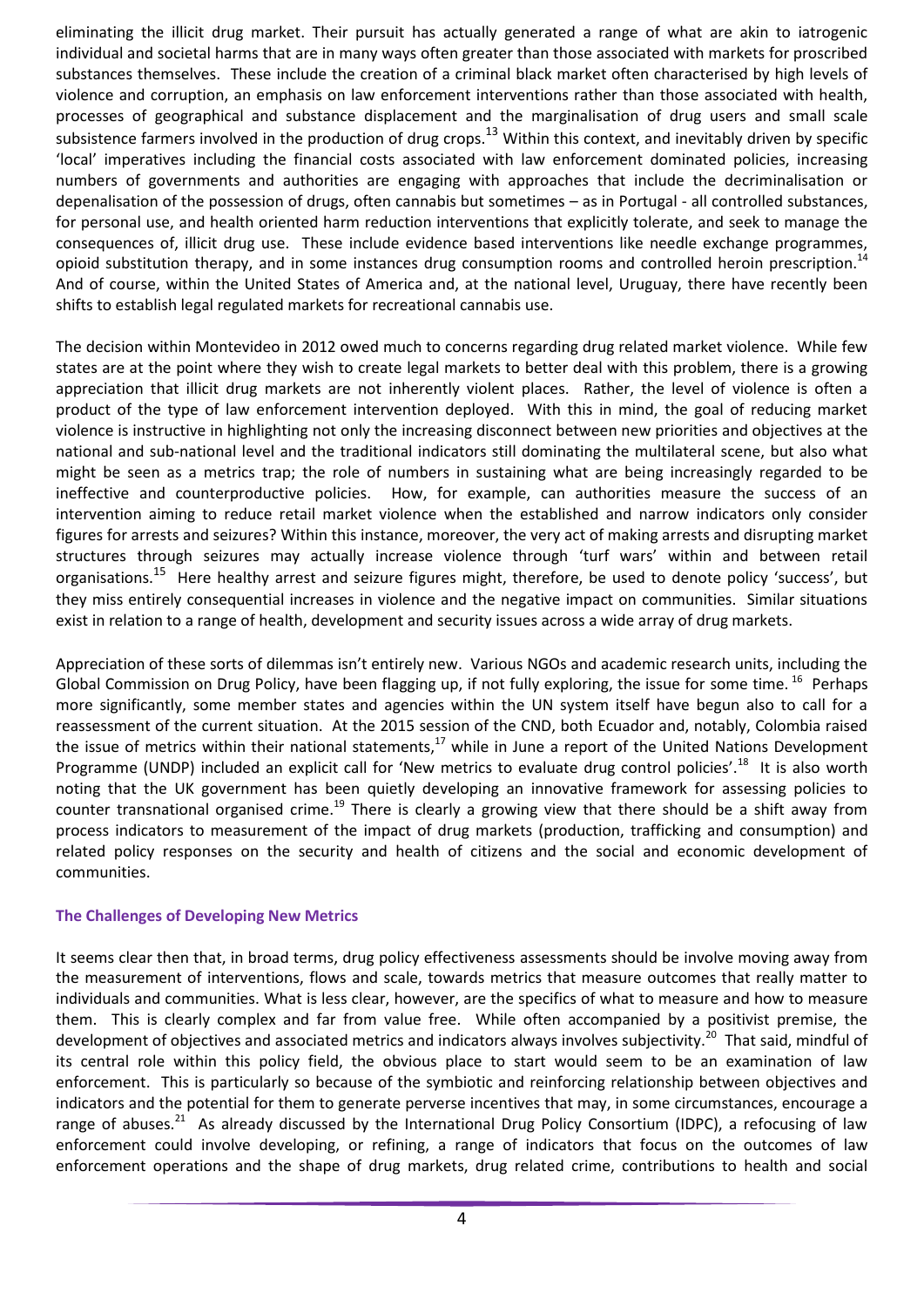programmes and evaluation of environment and patterns of drug use and dependence.<sup>22</sup> As an initial foray into the issue area, these are certainly useful organising headings and worthy of further attention. However, when unpacked they reveal the complexity of the challenge of developing new metrics.<sup>23</sup> For instance, some of the variables are more appropriate to jurisdictions within the 'global north'.<sup>24</sup> There is a differential resonance of metrics in different countries – this is not a one size fits all environment. Furthermore, they reveal that - while a central concern - a recalibration of indicators goes well beyond the law enforcement domain. It includes more holistic, and admittedly nebulous, issues of 'wellbeing', 'quality of life', and particularly but not exclusively in the case of traditional producer states, 'human development'**<sup>25</sup>** and 'human and citizen security.' <sup>26</sup> As such, at the multilateral level at least, there would arguably be much to gain from developing a set of new overarching high order indicators relating to revised objectives that are framed within the terms of the core purpose and principles of the UN itself: security, development and human rights. These might, as the IDPC has also suggested, cover the following domains and possible issues of concern within them, many of which incorporate a law enforcement component.

**Public health, harm reduction and well-being:** reductions in drug related deaths, including overdose fatalities, increased coverage and quality of harm reduction and drug treatment services and a related reduction incidence of HIV, hepatitis and tuberculosis.

**Essential medicines:** measures of the increased availability of controlled medicines for medical and scientific purposes – especially for pain and palliative care in low and middle-income countries

**Human Security**; improvements in citizen security and a commensurate reduction in violence, crime and corruption resulting from the illicit drug market and from counterproductive policy responses

**Development**: improvements in social and economic development in areas of drug production, increased provision of equitable and environmentally sustainable development programmes

**Human Rights**: reductions in human rights violations and abuses against affected populations and comprehensive access to health, social and legal protections with adequate access to justice and legal aid for victims of human rights abuses.<sup>27</sup>

With such a proposal comes the obvious question, how do we go about data capture? To start with, although uneven across jurisdictions, some of the required data are already collected. In the health sector, much of information is covered in data fed to the UNODC by member states via Annual Report Questionnaires (ARQs) , and included with varying degrees of confidence within the WDR, such as 'health consequences'. Other data are also collected by other UN agencies like UNAIDS and WHO.

Moreover, and cognizant of their shortcomings, it might be worth exploring the possibility of 'mining' and realigning appropriate domains from national composite indexes both within and currently beyond the drugs sphere.<sup>28</sup> Similarly, and again aware of the pitfalls of their formulation there is probably utility in exploring a range of non-drug specific indices that capture domains which, in various ways, relate to the impact of drug policy in a more holistic sense.<sup>29</sup> Examples here include indices on corruption perception, wellbeing<sup>30</sup> and human rights. Indeed, in terms of building upon existing information and expertise, the work of the Office of the United Nations High Commissioner for Human Rights in developing Human Rights indicators must not be overlooked. Within any shift in the focus of metrics, it is vital to establish robust and effective human rights monitoring mechanisms to ensure compliance by governments and law enforcement agencies.<sup>31</sup> Perhaps most worthy of examination in this regard, however, is the UNDP's Human Development Index (HDI), Human Development Data and the associated Human Development Reports.<sup>32</sup> This is particularly interesting in light of the UNDP's recent regional publication on Citizen Security in Latin America . 33

The key point here is that we are not starting from scratch. That said, an imaginative approach to corral and utilize existing data sets, both quantitative and qualitative, will certainly be required. Furthermore, while this is the case, there is no escaping the need for the creation of new data capture mechanisms. This will be a considerable challenge in a number of domains, including measuring drug related corruption and the reach and influence of transnational organised crime groups.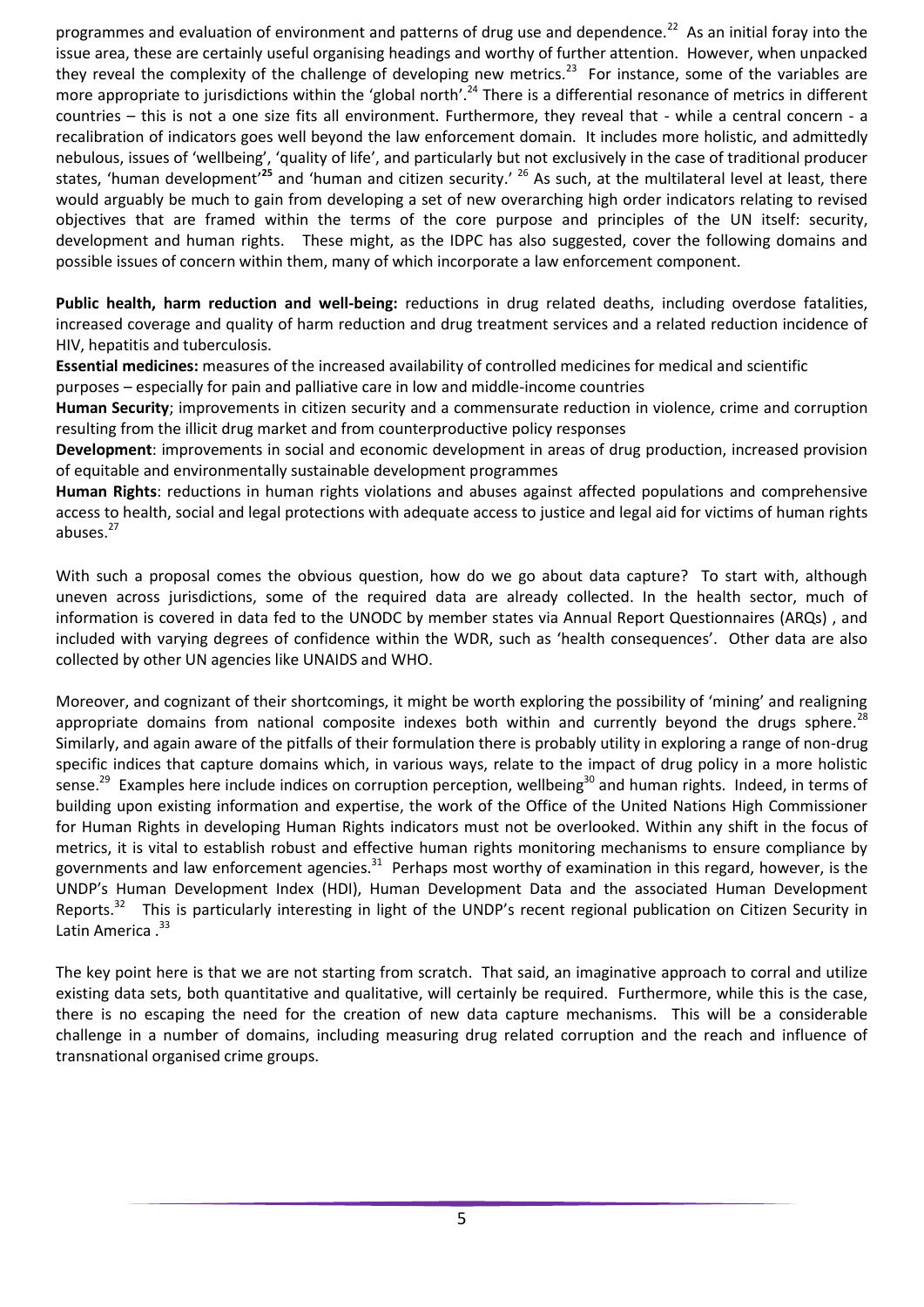#### **Opportunities at the UNGASS**

Amidst growing discussions around metrics, many aspects of which have been touched upon here, the forthcoming UNGASS in April 2016 offers an ideal opportunity to move discussions forward and systematise within the UN the process of developing a basket of drug policy objectives and sophisticated indicators that are appropriate for not only a contemporary understanding of drug markets and associated harm, but that are also more in tune with developments taking place within some member states. This should engage with the expertise present within the UNODC and build upon the welcome refinement of its approach to measuring the illicit market, including the revision of mechanisms feeding into the WDR such as the ARQs. Broadening the current narrow indicators favoured at the multilateral level to incorporate health, development and security outcomes would help facilitate the further implementation of more effective drug control policies and interventions at local, national, regional and international levels and break the current metrics trap. Moreover, inclusion within the process of proficiency and data sets within UN agencies in addition to the UNODC, including UNAIDS, WHO and UNDP, would contribute to the reduction of systemic dissonance around drugs and the continuing - although declining - isolation of Vienna. This is particularly so in relation to human rights; an issue that while now rhetorically prominent, remains vague on substance and monitoring. Also in relation to system-wide coherence, linking new and carefully designed indicators to broader UN objectives and principles, would also do much to bring international drug control policy more into line with not only the UN Charter and other instruments including those concerning indigenous rights, but also contemporary UN endeavours, such as the Sustainable Development Goals (SDGs) agreed in late 2015. Indeed, any serious discussion of the measurement of drug policy impacts within the development domain must read across to relevant SDGs indicators.<sup>34</sup>

Once again, an obvious question arises. How would such a process be initiated? Mindful of the existence of expert groups at previous UNGASS's on drugs, a good way forward would be to use next year's UNGASS to establish some sort of expert technical review group on metrics and indicators.<sup>35</sup> As well as drawing on expertise from other UN agencies, this should be tasked with looking at other sectors, including security, and mechanisms within nation states for best practice. While the group's task would be complex, its goal would be straightforward: the development of new metrics and indicators to be considered for adoption at the CND's next 10 year review of progress in 2019. Its remit should also be broad enough to consider policy shifts that operate outside the confines of the extant regime framework and perhaps be part of proposed endeavours to examine wider tensions not only across the drug control conventions but also between these and other international instruments, including those relating to human rights. As ever within the UN system, the drug control regime being no exception, there will be a question of financial resources. Who pays? One would hope that member states would be willing to provide sufficient budgetary resource for such an undertaking. If not, in one way or another, we will all pay through the continuation of inappropriate, ineffective and ultimately harmful drug control policies.

#### **Acknowledgements**

With thanks to Mike Trace, Steve Rolles, Danny Kushlick, Khalid Tinasti, Stuart Tebbutt, Rosie Milburn-Foster, and Martin Horton-Eddison who all helped in various ways with the production of this Working Paper. The usual caveat applies, with any error of fact or interpretation remaining with the author. Some of the ideas contained herein appeared in 'Drugs policy metrics under review' – *IHS Jane's Intelligence Review*, 25 August 2015 <http://www.janes.com/article/53841/drugs-policy-metrics-under-review>

#### **Interact with the Author/s of this Document**

[GDPO on Academia.edu](https://swansea.academia.edu/GDPOGlobalDrugPolicyObservatory) [GDPO on Twitter](https://twitter.com/gdpo_swan) [GDPO Website](http://www.swansea.ac.uk/gdpo/) [GDPO Blog](http://gdpo.swan.ac.uk/) [Contact Us](http://www.swansea.ac.uk/gdpo/contactus/)

<u>.</u>

 $^1$  GDPO Working Papers present pre-publication work in progress and interim results across a range of current research projects. Please cite as: Bewley-Taylor, D. (2016). *The 2016 United Nations General Assembly Special Session on the World Drug*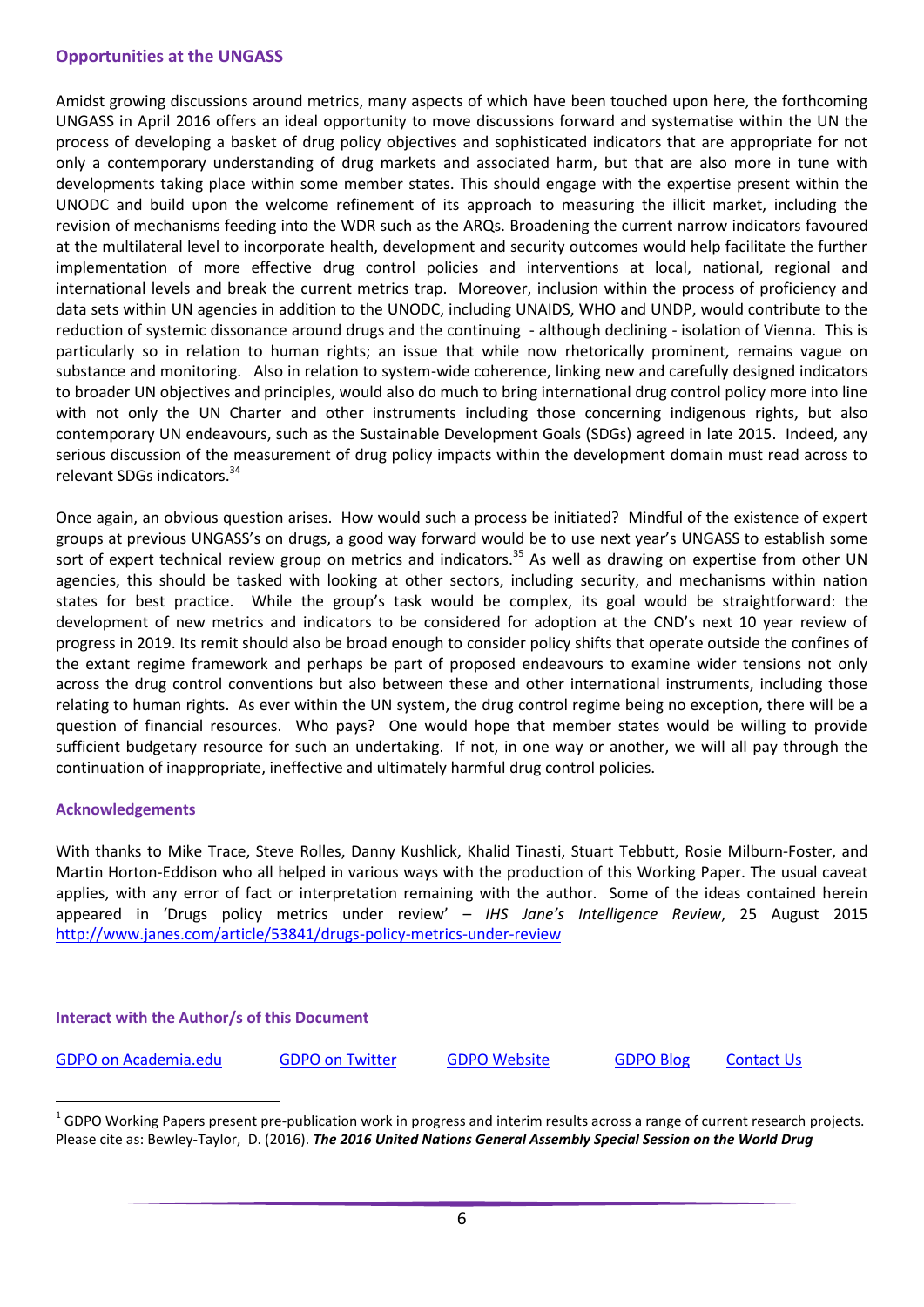Problem: An opportunity to move towards metrics that measure outcomes that really matter, Global Drug Policy Observatory, Working Paper No. 1, Swansea University, UK

<sup>2</sup> Director, Global Drug Policy Observatory. To comment on this Working Paper please contact the author directly

<u>[d.r.taylor@swansea.ac.uk](mailto:d.r.taylor@swansea.ac.uk)</u><br><sup>3</sup> There is a tacit admission here that there is a need to attempt to incorporate qualitative data within evaluation processes, problematic though this may be.<br><sup>4</sup> Including lanyt, Process, Output

Including Input, Process, Output and Outcome indicators.

<u>.</u>

5 See [http://eur-lex.europa.eu/legal-content/EN/TXT/PDF/?uri=CELEX:52013XG1130\(01\)&from=EN](http://eur-lex.europa.eu/legal-content/EN/TXT/PDF/?uri=CELEX:52013XG1130(01)&from=EN) The Plan includes an annex listing indicators ('Overarching indicators fro the EU Action Plan on Drugs 2013-2016)

 $^6$  It should be noted that while the EU strategy contains a high-level objective of reducing supply, there have not been the necessary accompanying efforts to assemble data, or even a scheme, to assess if that objective is being achieved.

<sup>7</sup> IDPC, TNI, SICAD, *Expert Seminar – Where next for Europe on drug policy reform? Lisbon, Portugal, 20<sup>th</sup> to 21<sup>st</sup> June 2013 pp.* 12-13. [https://www.tni.org/files/download/expert\\_seminar\\_in\\_lisbon\\_final.pdf](https://www.tni.org/files/download/expert_seminar_in_lisbon_final.pdf)

 $^8$  On the demand side, this may involve problematic drug users reacting to shortages by shifting to other substances and methods of consumption. Meanwhile, on the supply side, the concepts of the balloon effect and the displacement of trafficking routes following 'successful' law enforcement and military interventions relating to forced crop eradication and interdiction are now widely accepted, if not given the attention they warrant within supposedly 'balanced' and 'integrated' counter narcotic strategies.

<sup>9</sup> See https://www.unodc.org/documents/commissions/CND/CND Sessions/CND 52/Political-Declaration2009 V0984963 E.pdf <sup>10</sup> H. May, 'Twenty Years of Narcotics Control Under the United Nations – Review of the work of the Commission on Narcotic Drugs, *Bulletin on Narcotics,* 1966

<sup>11</sup> Rittel, H. J. W and Webber, M. M., (1973), 'Dilemmas in a General Theory of Planning', *Policy Sciences 4* 

<sup>12</sup> Camillus, J. (2008), 'Strategy as a Wicked Problem', *Harvard Business Review*, May

<sup>13</sup> Also see MacCoun, R. J. and Reuter, P. (2001) *Drug War Heresies: Learning from Other Vices, Times and Places,* Cambridge University Press, pp. 106-7 for a taxonomy of drug related harms. The authors list 48 harms, many of which are cause by enforcement.

<sup>14</sup> See Bewley-Taylor, D. R. (2012), *International Drug Control: Consensus Fractured,* Cambridge University Press

<sup>15</sup> For example, as IDPC's Modernising Drug Law Enforcement initiative ([http://idpc.net/policy-advocacy/special-](http://idpc.net/policy-advocacy/special-projects/modernising-drug-law-enforcement)

[projects/modernising-drug-law-enforcement\)](http://idpc.net/policy-advocacy/special-projects/modernising-drug-law-enforcement) has highlighted, retail drug markets are not fundamentally violent places. In fact, violence is often related to the type of law enforcement intervention deployed. In some instances, in order to hit arrest targets and demonstrate intent, law enforcement agencies target low-level dealers. The results are far from satisfactory. The a low threshold means that these 'clockers' are easily replaceable, there is limited (if any) substantive impact on organisational effectiveness or drug supply. Importantly, such an approach may also trigger turf wars and increase violence. Yet, within the current frameworks, more sophisticated policing and community approaches that aim to reduce violence without necessarily increasing arrests, it is difficult to measure 'success'. See particularly Stevens. A. (2013), *Applying harm reduction principles to the policing of retain drug markets,* Modernising Drug Law Enforcement, Report 3, IDPC.

[https://dl.dropboxusercontent.com/u/64663568/library/MDLE-report\\_3\\_applying-harm-reduction-to-policing-of-retail](https://dl.dropboxusercontent.com/u/64663568/library/MDLE-report_3_applying-harm-reduction-to-policing-of-retail-markets.pdf)[markets.pdf](https://dl.dropboxusercontent.com/u/64663568/library/MDLE-report_3_applying-harm-reduction-to-policing-of-retail-markets.pdf)

In The Global Commission on Drug Policy noted in 2011 that 'The current system of measuring success in the drug policy field is flawed … A new set of indicators is needed to truly show the outcomes of drug policies, according to their harms or benefits for individuals and communities …" Recommendation 4 in *War on Drugs: Report of the Global Commission on Drug Policy,* June 2011, p. 1[3 http://www.globalcommissionondrugs.org/wp-](http://www.globalcommissionondrugs.org/wp-content/themes/gcdp_v1/pdf/Global_Commission_Report_English.pdf)

[content/themes/gcdp\\_v1/pdf/Global\\_Commission\\_Report\\_English.pdf](http://www.globalcommissionondrugs.org/wp-content/themes/gcdp_v1/pdf/Global_Commission_Report_English.pdf) The issue also receives attention in the Commission's *Taking Control: Pathways to Drug Policies that Work,* September 2014, p. 36. Other work on the issue includes Shultze-Kraft, M. and Befani, B. (2014) *Getting high on impact: the challenge of evaluating drug policy,* Policy Brief 3, Global Drug Policy Observatory, Swansea University, UK [http://www.swansea.ac.uk/media/GDPO%20Getting%20High%20FINAL.pdf,](http://www.swansea.ac.uk/media/GDPO%20Getting%20High%20FINAL.pdf) Muggah, R., Aguirre, K., and Szabo de Carvalho, I. (2015), *Measurement Matters: Designing New Metrics for a Drug Policy that Works,*  Strategic Paper 12, Insituto Igarape, Rio de Janeiro [https://igarape.org.br/wp-content/uploads/2015/05/AE-12-Measurement](https://igarape.org.br/wp-content/uploads/2015/05/AE-12-Measurement-mattes-07h-jan_.pdf)mattes-07h-jan .pdf, and Werb, D et al, 'Consensus Statement: The Need to Update Drug Policy Metrics' International Centre for Science in Drug Policy, Toronto, forthcoming. For a brief discussion of political issues surrounding data at the UN level see, Hallam, C. and Bewley-Taylor, D, (2010) 'Editorial. Mapping the world drug problem: Science and politics in the United Nations drug control system', *International Journal of drug Policy, 21, pp. 1-2* 

<sup>17</sup> Author notes, CND 2015

<sup>18</sup> Schleifer R., et al, (2015) *Addressing the Development Dimension of Drug Policy, United Nations Development Programme: HIV, Health and Development* [http://www.undp.org/content/undp/en/home/librarypage/hiv-aids/addressing-the](http://www.undp.org/content/undp/en/home/librarypage/hiv-aids/addressing-the-development-dimensions-of-drug-policy.html)[development-dimensions-of-drug-policy.html](http://www.undp.org/content/undp/en/home/librarypage/hiv-aids/addressing-the-development-dimensions-of-drug-policy.html)<br><sup>19</sup> Jp addition it is notowerthy that some polit

 In addition it is noteworthy that some police services (e.g. the Metropolitan Police Service) have in the past experimented with more sophisticated Performance Indicators s around drugs. In 2001, the MPS Output Performance Target for drugs included percentage of adults referred to programmes as a result of arrest referral schemes. Correspondence with Geoff Monaghan, 26-11-2014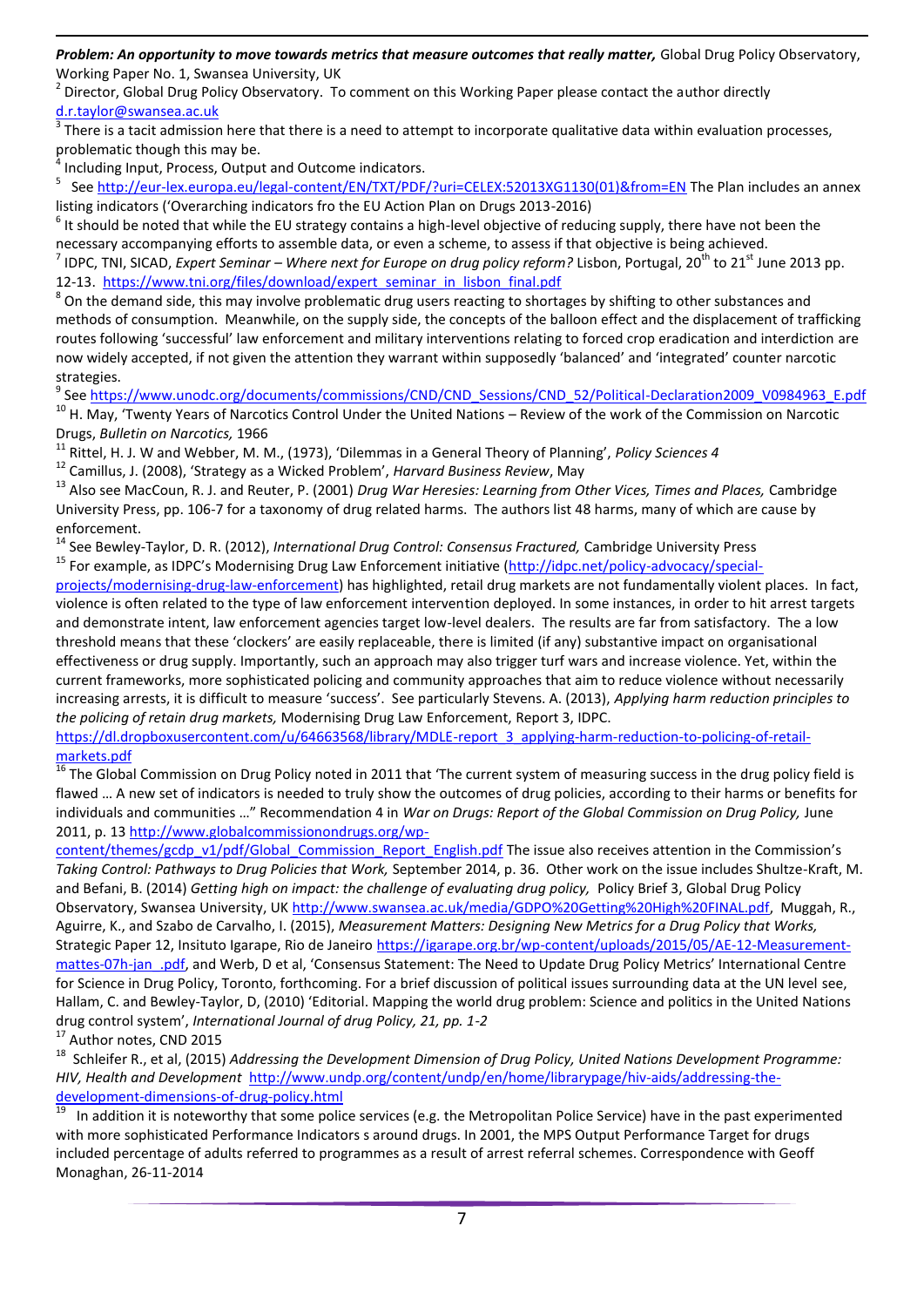$20\,$ <sup>20</sup> See Ritter, A. (2009) 'Methods for comparing drug policies – The Utility of composite Drug Harm Indexes', *International Journal of Drug Policy* 20, pp. 475-479. Ritter notes, ' The choice of outcomes for inclusion is driven by the purpose… but also often by practical considerations, such as data availability.' Also see Howlett, M., Ramesh, M and Perl A. (2009), *Studying Public Policy: Policy Cycles ad Policy Subsystems,* Oxford University Press, pp. 178-9

 $21$  As has been noted, law enforcement strategic objectives should be moved to focus on the consequences – positive or negative – of the drug market, rather than its scale. IDPC, *Drug Policy Guide*, Edition 2, March 2012, p. 34

[https://dl.dropboxusercontent.com/u/64663568/library/IDPC-Drug-Policy-Guide\\_2nd-Edition.pdf](https://dl.dropboxusercontent.com/u/64663568/library/IDPC-Drug-Policy-Guide_2nd-Edition.pdf)<br>22 IDDC\_Drug Deliau Cuide F live C 2000

<sup>22</sup> IDPC, *Drug Policy Guide*, Edition 2, March 2012, p. 34 [https://dl.dropboxusercontent.com/u/64663568/library/IDPC-Drug-](https://dl.dropboxusercontent.com/u/64663568/library/IDPC-Drug-Policy-Guide_2nd-Edition.pdf)[Policy-Guide\\_2nd-Edition.pdf](https://dl.dropboxusercontent.com/u/64663568/library/IDPC-Drug-Policy-Guide_2nd-Edition.pdf)

**23 For example in relation to organised crime, the power and reach of criminal groups includes money laundering. But other** issues that could be considered include - poverty, social marginalisation, public distrust of law enforcement , environmental damage, loss of civil liberties, family break-up and racial disparities.

<sup>24</sup> For instance, within the 'global south' consideration must be made for law enforcement engagement with small-scale subsistence farmers growing crops declared illicit as well as populations displaced due to crop eradication and drug related violence (on the latter, Ciudad Juárez in Mexico is a good-bad example. Also of note here is the influence of drug related corruption in Afghanistan. See Bewley-Taylor, D (2013) 'Drug Trafficking and Organised Crime in Afghanistan: Corruption. Insecurity and the Challenges of Transition', *The RUSI Journal,* December, Vol. 158 No. 6 pp. 6-17 and Felbab-Brown, V. (2013), *Focused Deterrence, Selective Targeting, Drug Trafficking and Organised Crime'* , Modernising Drug Law Enforcement, Report 2, IDPC. As Felbab-Brown notes, not all organisations and leaders are equally as powerful and consequently capable of corruption. As such there is a need to target and reduce corruption, but also measure success against their most pernicious forms. Moreover, in a country like Afghanistan, there is a need to measure improvements in governance as well as development and security.

<sup>25</sup> On the UN drug control apparatus and human development see IDPC Advocacy Note (2014), *UNODC's shifting position on drug policy: Progress and challenges*, p. 3, regarding the 'Contribution of the Executive Director of the United Nations Office on Drugs and Crime to the high level review of the implementation of the Political Declaration and Plan of Action on International Cooperation towards an Integrated and Balance Strategy to Counter the World Drug Problem'. As is noted, this is vague on 'the implications of comprehensive, sustainable alternative development programmes. These would require new ways of measuring success – focusing not on eradication activities, but more on impact and human development indicators. As pointed out in previous UNODC documents, these would include "improvements in education, health, employment, the environment, genderrelated issues, institution building and government capacity"'. [https://dl.dropboxusercontent.com/u/64663568/library/IDPC-](https://dl.dropboxusercontent.com/u/64663568/library/IDPC-Advocacy-Note_UNODC-contributions-HLS.pdf)[Advocacy-Note\\_UNODC-contributions-HLS.pdf](https://dl.dropboxusercontent.com/u/64663568/library/IDPC-Advocacy-Note_UNODC-contributions-HLS.pdf)

<sup>26</sup> Human Security can be defined as freedom from fear and freedom from want and include seven threats: economic, security, food security, environmental security, personal security, community security and political security. See *Afghanistan National Human Development Report 2004. Security with a Human Face: Challenges and Responsibilities,* (UNDP) Afghanistan and Islamic Republic of Afghanistan, p.6

<sup>27</sup> These proposed domains are based on ideas in IDPC (2015), *The Road to UNGASS 2016: Process and Policy Asks from the IDPC*, [https://dl.dropboxusercontent.com/u/64663568/library/UNGASS-asks\\_External\\_04-2015\\_ENGLISH.pdf](https://dl.dropboxusercontent.com/u/64663568/library/UNGASS-asks_External_04-2015_ENGLISH.pdf)

<sup>28</sup> On indexes see Roberts, M, Trace, M. and Bewley-Taylor, D. (2006), *Monitoring Drug Policy Outcomes: The Measurement of Drug-related Harm*, Report 9, The Beckley Foundation Drug Policy Programme, Report 9, July 2006, [http://www.beckleyfoundation.org/pdf/Report\\_09.pdf](http://www.beckleyfoundation.org/pdf/Report_09.pdf)

At the national level, these might include data and/or mechanisms from the UK Drug Harm Index, the Australian Federal Police Drug Harm Index and the New Zealand Drug Harm Index. The UK DHI, for example, captured data to in relation to (i) drug related domestic and commercial crime (ii) community problems (iii) health harms.

<sup>29</sup> See Crick. E (2011), Drugs and well-being: Prohibition's negative impacts, in Julia Buxton (Ed.), *The Politics of Narcotic Drugs: A Survey,* London & New York: Routledge, , pp. 150-155. Key themes are 'health, security (both economic and physical), and the ability to engage on social and political levels. Including concepts of 'satisfaction' and 'happiness'

<sup>30</sup> Other indexes to consider might be Transparency International's Corruption Perception Index and data sets within Foreign Affairs Fragile States Index. In terms of well-being these could include data from the Index of Economic wellbeing (IEWB), Weighted Index of Social Progress (WISP), Economist Intelligence Unit's (EIU) Quality of Life Index.

<sup>31</sup> On this see United Nations Human Rights Office of the high Commissioner, (2012) *Human Rights Indicators: A Guide to Measurement and Implementation,* [http://www.ohchr.org/Documents/Publications/Human\\_rights\\_indicators\\_en.pdf](http://www.ohchr.org/Documents/Publications/Human_rights_indicators_en.pdf)

Account the improduction of the control of the control of the control of the control of the control of the control of the control of the control of the control of the control of the control of the control of the control of <sup>33</sup> United Nations Development Programme, (2013) *Citizen Security with a humane face: Evidence and proposals for Latin America,* (Executive Summary).<http://hdr.undp.org/en/content/citizen-security-human-face>This was written with the assistance of the UNODC and includes reference to not only drug use, but the 'unintended consequences of the State fighting

drug trafficking organizations', p. 2. The report focuses mainly on homicides and violence. Moreover, although the HDRs haven't gone into detail on 'issues related to the control of illegal drugs' it would be good to see more engagement with the issue in its future reports (Annual HDR as well as the Regional and National HDRs). That said, the UNDP is not immune from the politics often surrounding the drug issue. See 'UNDP sets record straight on drugs debate', 14 March 2013

[http://www.undp.org/content/undp/en/home/presscenter/articles/2013/03/14/undp-sets-record-straight-on-drugs-](http://www.undp.org/content/undp/en/home/presscenter/articles/2013/03/14/undp-sets-record-straight-on-drugs-debate.html)